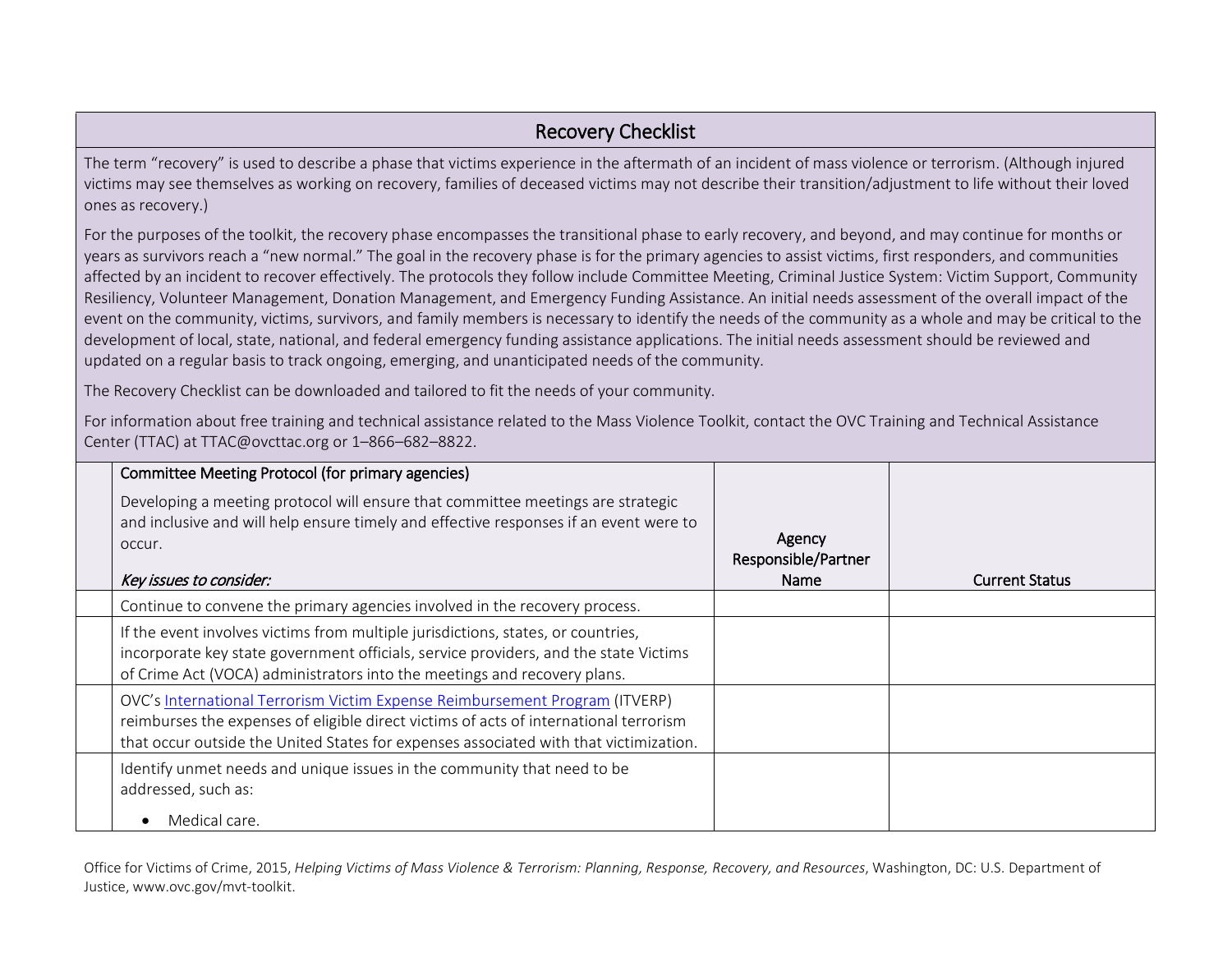| Long-term mental health services.<br>$\bullet$<br>Comprehensive case management.<br>$\bullet$<br>Legal services.<br>Financial assistance (e.g., scholarship funds).<br>Anniversaries and memorials.                                                                                                                                                                                                                                                                                                         |                                       |                       |
|-------------------------------------------------------------------------------------------------------------------------------------------------------------------------------------------------------------------------------------------------------------------------------------------------------------------------------------------------------------------------------------------------------------------------------------------------------------------------------------------------------------|---------------------------------------|-----------------------|
| Hold a debriefing with the committee to assess the victim assistance response plan<br>and modify it as necessary. Capture action items and lessons learned.<br>See, e.g., the After-Action Report/Improvement Plan template (Word<br>document), available from the Indiana Department of Homeland Security<br>Exercise Program.                                                                                                                                                                             |                                       |                       |
| Maintain a contact list, which is critical for collecting, maintaining, and tracking<br>contact information, resources, and roles and responsibilities for committee<br>members. Regularly update and distribute the list, which should include contact<br>information for committee members and their available resources.<br>See, e.g., Support Agencies Contact Information, Public Health - Seattle & King<br>County; the Contact List Template (in this toolkit).                                      |                                       |                       |
| Criminal Justice System: Victim Support Protocol<br>As the case moves through the criminal justice system, victims and family members<br>will need help with the return of personal effects, victim impact statements, media<br>management, support during trials (e.g., financial assistance, housing,<br>transportation), and access to ongoing notifications regarding the investigation and<br>matters involving prosecution, adjudication, sentencing, and prisoner status.<br>Key issues to consider: | Agency<br>Responsible/Partner<br>Name | <b>Current Status</b> |
| If the event involves victims from multiple jurisdictions, states, or countries,<br>incorporate key state government officials into the process.                                                                                                                                                                                                                                                                                                                                                            |                                       |                       |
| Coordinate with the prosecutor's office and law enforcement officials to develop a<br>shared definition of "victim" in relation to the event.                                                                                                                                                                                                                                                                                                                                                               |                                       |                       |
| Be aware that these incidents may involve various justice systems: juvenile, criminal,                                                                                                                                                                                                                                                                                                                                                                                                                      |                                       |                       |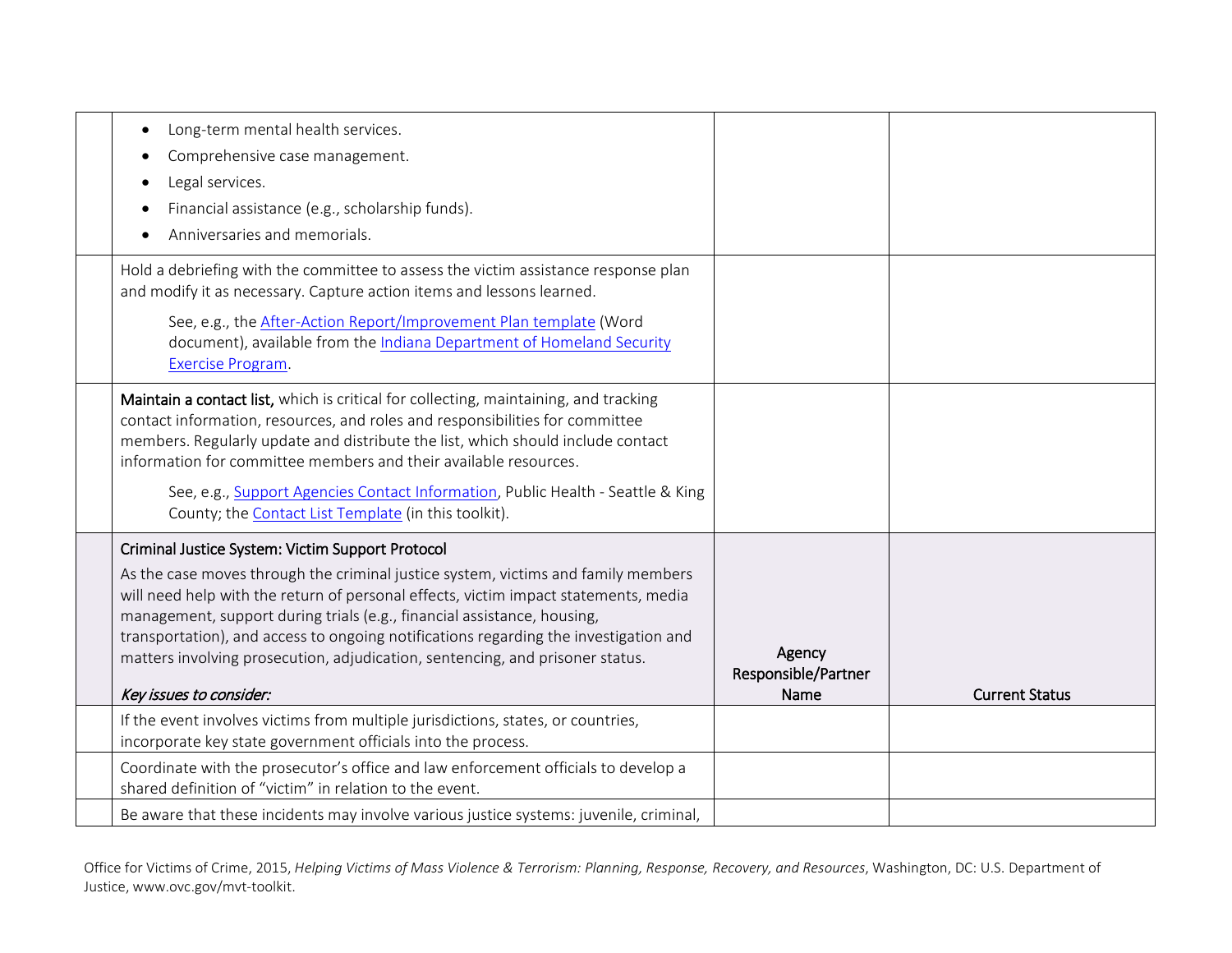| military, tribal, and federal. These systems have different rules and procedures, and<br>victim support programs may look very different for each system.                                                                                                                                                                                                                                         |                                       |                       |
|---------------------------------------------------------------------------------------------------------------------------------------------------------------------------------------------------------------------------------------------------------------------------------------------------------------------------------------------------------------------------------------------------|---------------------------------------|-----------------------|
| Prepare and distribute a fact sheet that outlines the criminal justice system for<br>victims.                                                                                                                                                                                                                                                                                                     |                                       |                       |
| Criminal justice-based victim services personnel support victims and family members<br>during the interview process.                                                                                                                                                                                                                                                                              |                                       |                       |
| Provide ongoing notifications regarding criminal case investigations, prosecution,<br>adjudication, and prisoner status (post-conviction/corrections victim services).<br>Consider using a password-protected link on the Web site, or a password-protected<br>Web site, with information about the trial process that only survivors can access.                                                 |                                       |                       |
| Provide victims and family members with access to and updates on incident<br>hearings, criminal justice proceedings, and victims' rights. In some cases, you may<br>need to set up an auxiliary facility or waiting room for victims, family members, and<br>witnesses who cannot be accommodated in the courtroom or due to a change of<br>venue (see the Safe Haven model, as described below). |                                       |                       |
| Provide victim support during trials (e.g., legal and financial assistance, housing,<br>transportation) and assist with victim impact statements and media management.                                                                                                                                                                                                                            |                                       |                       |
| See:<br>Safe Haven model, as described in <i>Providing Services to Victims Viewing a</i><br>Trial at Multiple Locations and Responding to Terrorism Victims:<br>Oklahoma City and Beyond.<br><b>Boston Bar Association's Marathon Monday Project</b>                                                                                                                                              |                                       |                       |
| Consider providing security (law enforcement or private) to accompany survivors and<br>family members to and from the courthouse and the auxiliary facility, Safe Haven<br>location, victim waiting/hospitality room, or parking lot.                                                                                                                                                             |                                       |                       |
| See the Criminal Justice System Flowchart on the Bureau of Justice Statistics'<br>Web site.                                                                                                                                                                                                                                                                                                       |                                       |                       |
| <b>Community Resiliency Protocol</b><br>The Family Assistance Center (FAC) will typically transition into a Community<br>Resiliency Center (CRC) that will continue to provide ongoing services and assistance                                                                                                                                                                                    | Agency<br>Responsible/Partner<br>Name | <b>Current Status</b> |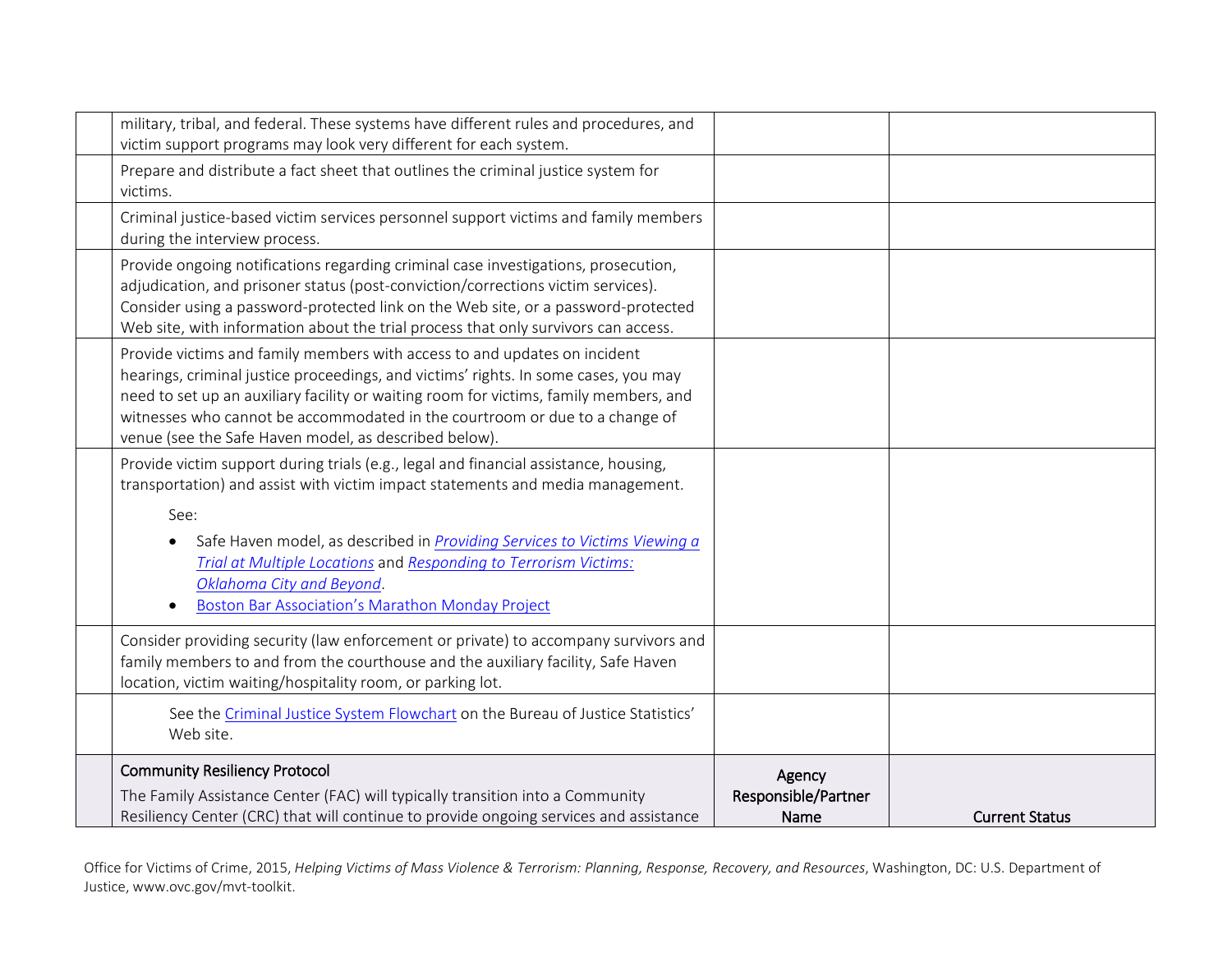| to victims, family members, first responders, and community members. The FAC may<br>transition to a CRC within 1 week or up to 3 or more months after the event,                                                                                                                               |  |
|------------------------------------------------------------------------------------------------------------------------------------------------------------------------------------------------------------------------------------------------------------------------------------------------|--|
| depending on the nature and scope of the event.                                                                                                                                                                                                                                                |  |
| Key issues to consider:                                                                                                                                                                                                                                                                        |  |
| Transition the FAC to a CRC anywhere from 1 week to 3 or more months after an<br>incident occurs, depending on the incident's nature and scope. The CRC should<br>continue to provide referrals for critical services to victims and family members.                                           |  |
| See:<br>Aurora Strong Resilience Center, Colorado<br>Resiliency Center of Newtown, Connecticut                                                                                                                                                                                                 |  |
| It is important to note that surviving victims and families of deceased victims may<br>not be comfortable being included with the broader community in terms of impact<br>and services. CRC staff and volunteers should be aware that that not all direct<br>victims will want to participate. |  |
| Identify special populations in your area who may need specialized resources.                                                                                                                                                                                                                  |  |
| Special populations to consider:                                                                                                                                                                                                                                                               |  |
| Children and youth                                                                                                                                                                                                                                                                             |  |
| First responders                                                                                                                                                                                                                                                                               |  |
| Tribal communities                                                                                                                                                                                                                                                                             |  |
| Elder populations                                                                                                                                                                                                                                                                              |  |
| Individuals with disabilities or individuals who are deaf or hard of hearing                                                                                                                                                                                                                   |  |
| Individuals with limited English proficiency                                                                                                                                                                                                                                                   |  |
| High-risk populations                                                                                                                                                                                                                                                                          |  |
| LGBTQ populations (lesbian, gay, bisexual, transgender, queer)                                                                                                                                                                                                                                 |  |
| Military veterans                                                                                                                                                                                                                                                                              |  |
| Underserved populations                                                                                                                                                                                                                                                                        |  |
| Undocumented populations                                                                                                                                                                                                                                                                       |  |
| Urban, rural, suburban communities                                                                                                                                                                                                                                                             |  |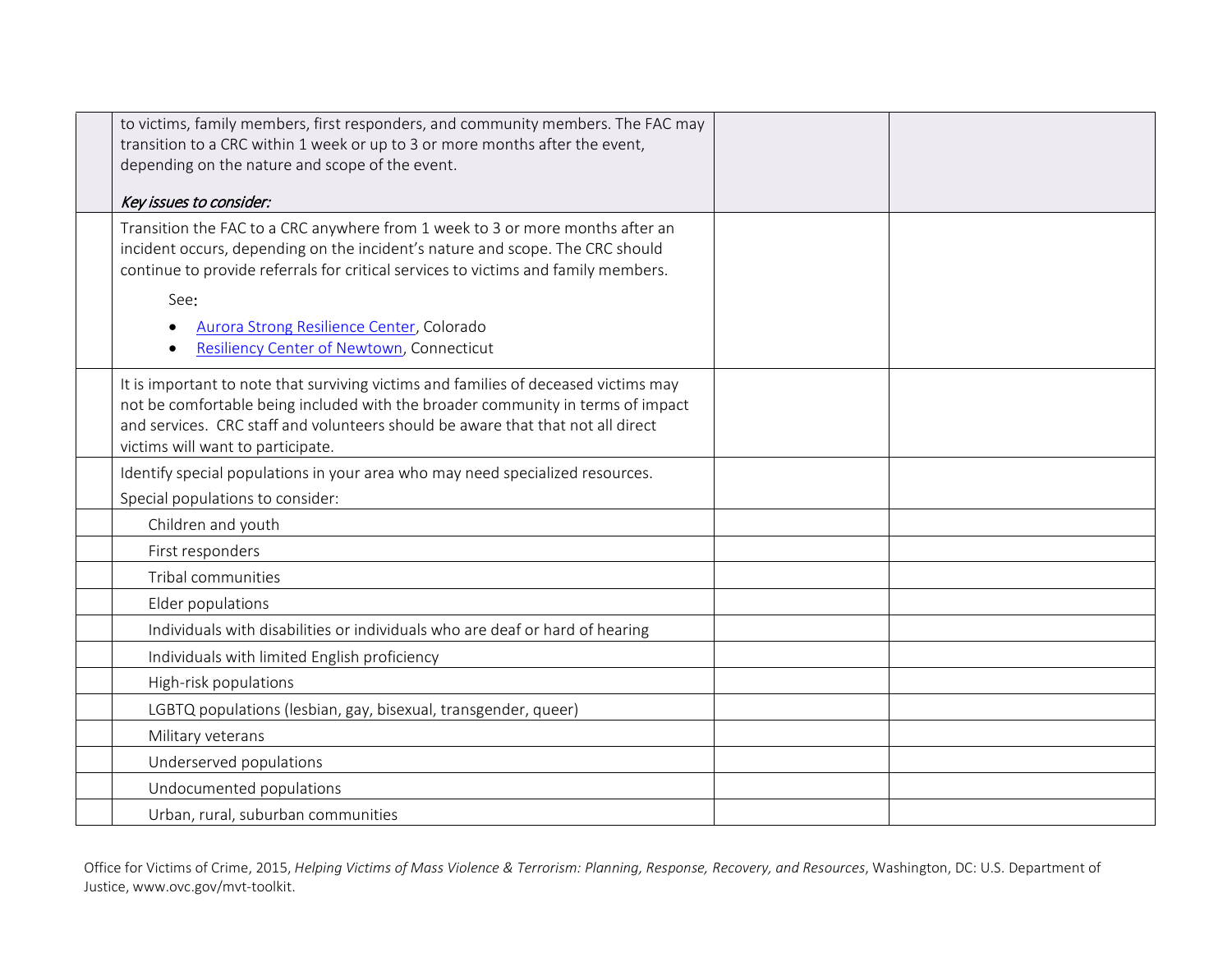| Culturally diverse communities                                                                                                                                                                                                                                                                                                                                                                                                                                                                                                                                                                                                                                                                                |  |
|---------------------------------------------------------------------------------------------------------------------------------------------------------------------------------------------------------------------------------------------------------------------------------------------------------------------------------------------------------------------------------------------------------------------------------------------------------------------------------------------------------------------------------------------------------------------------------------------------------------------------------------------------------------------------------------------------------------|--|
| Other populations?                                                                                                                                                                                                                                                                                                                                                                                                                                                                                                                                                                                                                                                                                            |  |
| Continue to assign victim services case managers to victims and their families<br>(including hospitalized victims and those who are not present).<br>See Sample Victim Liaison Job Description (in this toolkit).                                                                                                                                                                                                                                                                                                                                                                                                                                                                                             |  |
| Engage a holistic approach, which includes diverse faith or spiritual healing practices,<br>to support survivors and surviving family members in the long term. Do remember,<br>however, that not all victims are religious or spiritual. Ensure that the emotional and<br>psychological needs of the community are met by providing mental health support,<br>counseling, screening, and treatment. Address the potential for increased risk of<br>substance, physical, sexual, and emotional abuse.<br>See:<br>Mental Health and Mass Violence: Evidence-Based Early Psychological<br><b>Intervention for Victims/Survivors of Mass Violence</b><br>International Critical Incident Stress Foundation, Inc. |  |
| <b>Coping After Terrorism for Injured Survivors</b>                                                                                                                                                                                                                                                                                                                                                                                                                                                                                                                                                                                                                                                           |  |
| Ensure that law enforcement; systems-based, faith-based, and nonprofit victim<br>service providers; first responders; prosecutors; medical service providers; mental<br>health providers; medical examiners; funeral directors; media professionals; and<br>other community leaders receive the necessary support and services to address<br>symptoms of secondary/vicarious trauma.<br>See Compassion Fatigue Awareness Project's Web site for more information                                                                                                                                                                                                                                              |  |
| about secondary/vicarious trauma.                                                                                                                                                                                                                                                                                                                                                                                                                                                                                                                                                                                                                                                                             |  |
| In coordination with law enforcement officials and the prosecutor's office, provide<br>ongoing case/investigation status briefings.                                                                                                                                                                                                                                                                                                                                                                                                                                                                                                                                                                           |  |
| Organize memorial events (guided visits to the scene of the event, vigils, interfaith or<br>spiritual memorial services), which can be very meaningful to transitioning families<br>and surviving victims. Consider working with the Red Cross and local agencies, and<br>include family members and others with close associations to the event in the                                                                                                                                                                                                                                                                                                                                                       |  |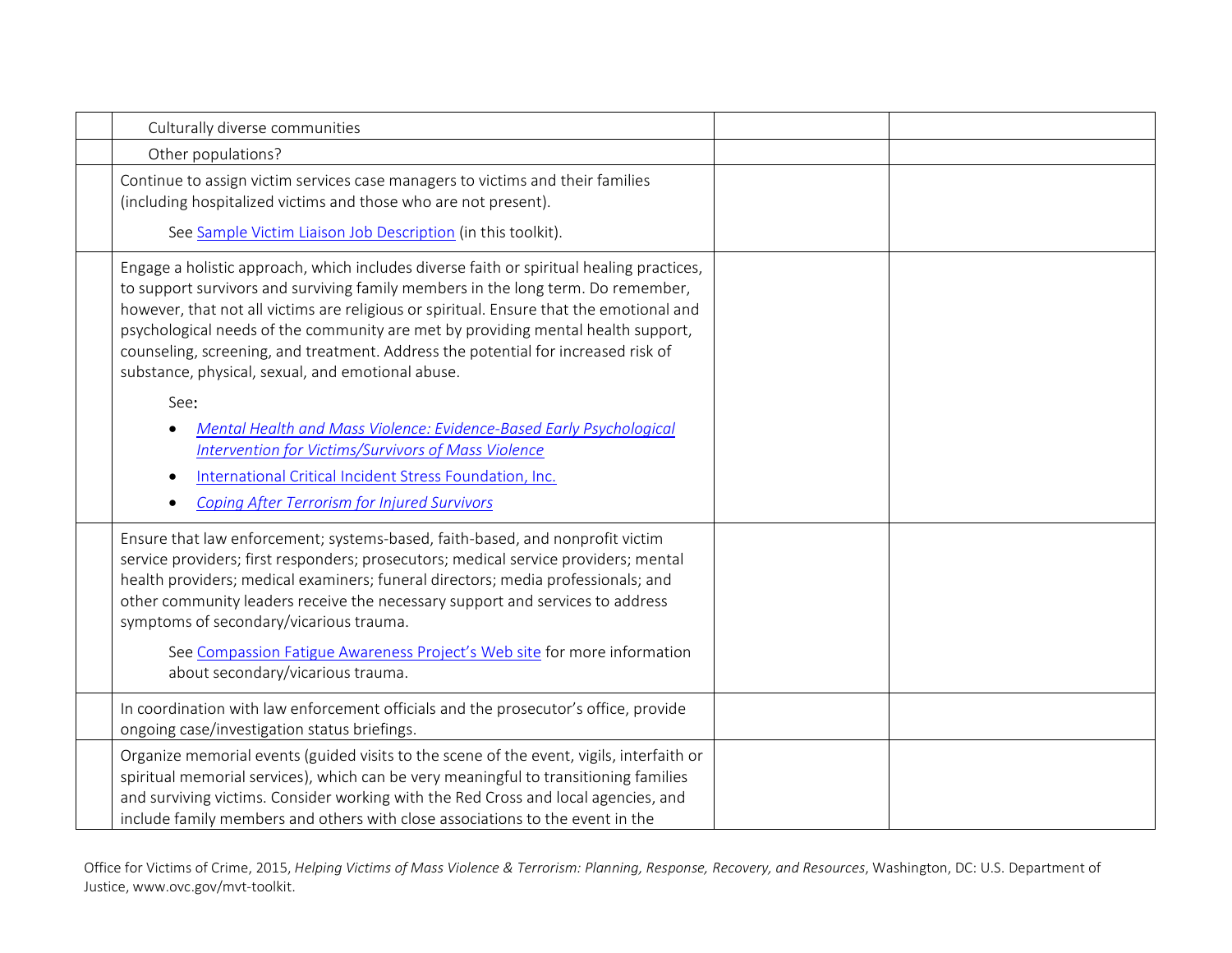| planning process.<br>See Mass Fatality Incident Family Assistance Operations-Recommended<br><b>Strategies for Local and State Agencies</b> , National Transportation Safety Board<br>(NTSB)/FBI.                                                                                                                                                                                                                                                                          |                                       |                       |
|---------------------------------------------------------------------------------------------------------------------------------------------------------------------------------------------------------------------------------------------------------------------------------------------------------------------------------------------------------------------------------------------------------------------------------------------------------------------------|---------------------------------------|-----------------------|
| <b>LONG TERM</b>                                                                                                                                                                                                                                                                                                                                                                                                                                                          |                                       |                       |
| Communities have options as to how they memorialize the event. Discuss the<br>community's needs, its desire for annual memorial services, and the potential<br>impacts of media coverage. Determine the needs and desires of victims versus those<br>of the community. Be aware that a spontaneous memorial event could emerge in<br>the community, even if a formal, organized memorial service is not planned. A<br>memorial plan may not preclude a spontaneous event. |                                       |                       |
| Organize annual memorial events and activities (e.g., guided visits to the scene of<br>event, vigils, interfaith/spiritual memorial services).                                                                                                                                                                                                                                                                                                                            |                                       |                       |
| If appropriate, plan, create, and provide support for a permanent public memorial.<br>See:<br>Oklahoma City National Memorial Foundation<br>9/11 Memorial Fund                                                                                                                                                                                                                                                                                                            |                                       |                       |
| <b>Volunteer Management Protocol</b><br>A process needs to be developed for training volunteers in advance of an event and<br>for supervising, assigning, and assisting them during the response and recovery<br>phases. Spontaneous volunteers should also be addressed.<br>Key issues to consider:                                                                                                                                                                      | Agency<br>Responsible/Partner<br>Name | <b>Current Status</b> |
| Continue to screen and deploy spontaneous volunteers during the recovery phase.<br>See:<br>National Voluntary Organizations Active in Disaster<br><b>American Red Cross</b>                                                                                                                                                                                                                                                                                               |                                       |                       |
| Donation Management Protocol (Funds, Good, and Services)                                                                                                                                                                                                                                                                                                                                                                                                                  | Agency<br>Responsible/Partner         | <b>Current Status</b> |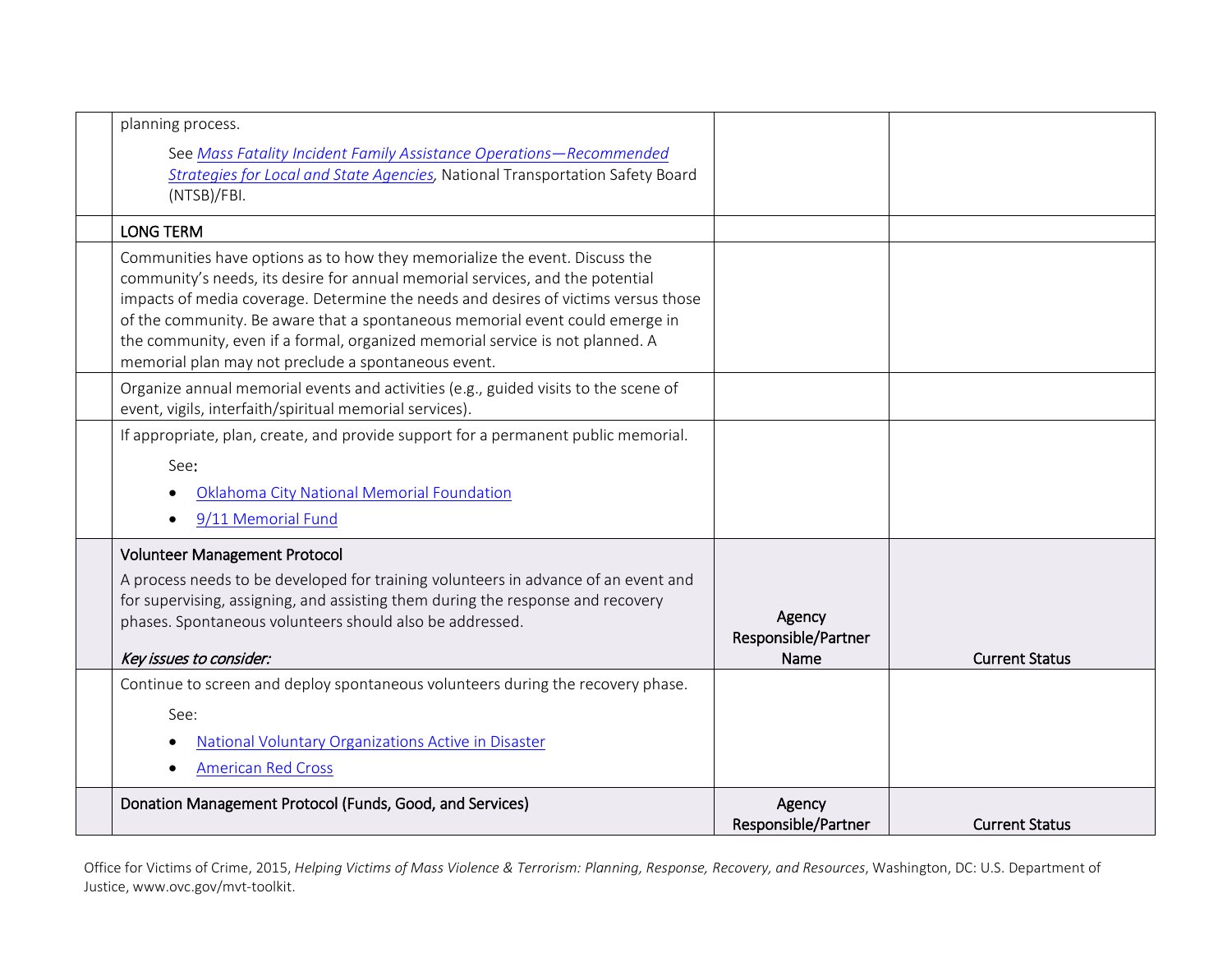| Donation management is a complex process that can be managed effectively if<br>planned for in advance of an event. Donation management and disbursement can be<br>one of the most challenging aspects of response and recovery. Not everyone in the<br>community will agree on the final donation management strategy, and you must<br>keep the entire community's needs in mind. Be aware that there may be a perceived<br>inequity of compensation between victims of mass violence and terrorism and<br>victims of other types of crimes.<br>Key issues to consider: | Name |  |
|-------------------------------------------------------------------------------------------------------------------------------------------------------------------------------------------------------------------------------------------------------------------------------------------------------------------------------------------------------------------------------------------------------------------------------------------------------------------------------------------------------------------------------------------------------------------------|------|--|
| <b>Funds</b>                                                                                                                                                                                                                                                                                                                                                                                                                                                                                                                                                            |      |  |
| Continue to coordinate with the nonprofit organization that serves as a centralized<br>collection and disbursement entity for monetary donations.                                                                                                                                                                                                                                                                                                                                                                                                                       |      |  |
| Let the public know where to send donations and how their donations will be used.<br>Consider leveraging technology (e.g., social media, texting) and the media to assist in<br>providing information to the public on the process for making donations.                                                                                                                                                                                                                                                                                                                |      |  |
| Use the database developed during the planning phase to help collect, track,<br>disburse, and acknowledge monetary donations.                                                                                                                                                                                                                                                                                                                                                                                                                                           |      |  |
| Coordinate the funding disbursement process with the victim advocates (e.g., liaison,<br>navigator) who will be assigned to victims and family members.                                                                                                                                                                                                                                                                                                                                                                                                                 |      |  |
| Manage specific donor requests.                                                                                                                                                                                                                                                                                                                                                                                                                                                                                                                                         |      |  |
| The initial needs assessment should be reviewed and updated on a regular basis to<br>track ongoing, emerging, and any unanticipated needs of the community. Emerging<br>and unanticipated needs need to be addressed as they surface to ensure that victims<br>receive the necessary services.                                                                                                                                                                                                                                                                          |      |  |
| See:<br>The One Fund (Boston, Massachusetts)<br>September 11th Victim Compensation Fund<br>Oklahoma City Disaster Relief Fund<br><b>National Compassion Fund</b>                                                                                                                                                                                                                                                                                                                                                                                                        |      |  |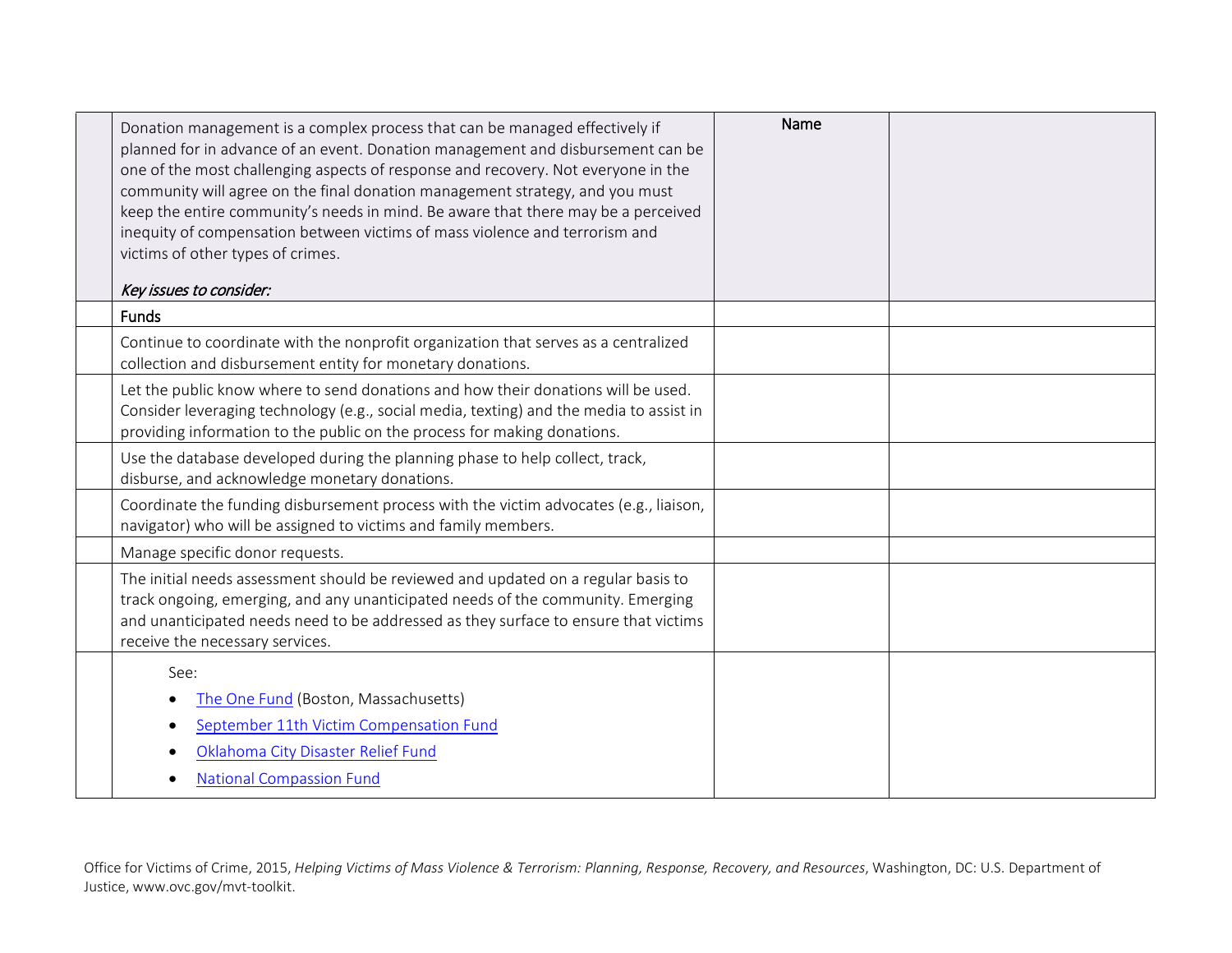| <b>Goods and Services</b>                                                                                                                                                                                                                                                                                                                                                                           |                                       |                       |
|-----------------------------------------------------------------------------------------------------------------------------------------------------------------------------------------------------------------------------------------------------------------------------------------------------------------------------------------------------------------------------------------------------|---------------------------------------|-----------------------|
| Use the database developed during the planning phase to help collect, track,<br>disburse, and acknowledge donations of goods and services.                                                                                                                                                                                                                                                          |                                       |                       |
| Store and manage donated goods in a local facility/warehouse.                                                                                                                                                                                                                                                                                                                                       |                                       |                       |
| Let the public know where to send and bring donations (e.g., supplies, goods,<br>perishable items) and how their donations will be used. Consider leveraging<br>technology and the media to collect donations (e.g., social media, texting).                                                                                                                                                        |                                       |                       |
| If you no longer need donations, consider modifying your communications strategy<br>to direct the public to donate to a local charitable organization in honor of crime<br>victims.                                                                                                                                                                                                                 |                                       |                       |
| Coordinate with victim advocates to disburse goods and services.                                                                                                                                                                                                                                                                                                                                    |                                       |                       |
| Coordinate with victims, victim advocates, and other relevant personnel regarding<br>the disposal of donated items not used but intended for victims or victim support.                                                                                                                                                                                                                             |                                       |                       |
| <b>Emergency Funding Assistance Protocol</b>                                                                                                                                                                                                                                                                                                                                                        |                                       |                       |
| After an event, community leaders will need to identify, review, and apply for direct<br>financial assistance for individual victims, family members, local entities (businesses<br>and organizations), and city, county, and state jurisdictions to meet victims' needs<br>during recovery.<br>Key issues to consider:                                                                             | Agency<br>Responsible/Partner<br>Name | <b>Current Status</b> |
| Develop/Implement your strategy for delivering emergency funding assistance to<br>victims. State VOCA Compensation and Assistance Administrators should coordinate<br>with all other emergency assistance providers in the state to avoid duplication of<br>services.<br>See:<br>National Association of VOCA Assistance Administrators<br>National Association of Crime Victim Compensation Boards |                                       |                       |
| Collaborate with grant writers to prepare federal, state, and local grant submissions.                                                                                                                                                                                                                                                                                                              |                                       |                       |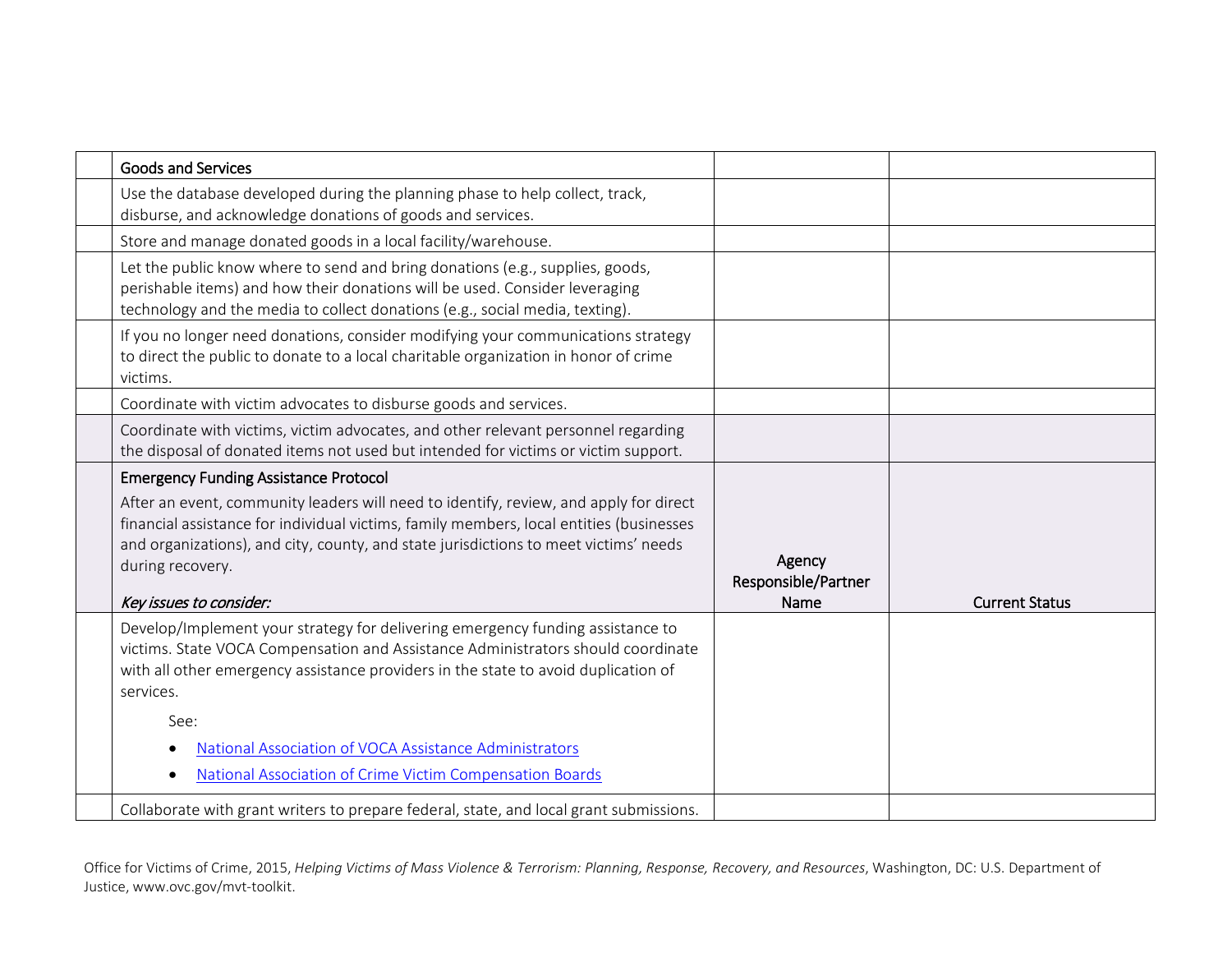|                                                  | To expedite the funding request process, have local organizations follow a standard<br>application and reporting process—including required performance measures—to<br>apply for emergency funding from state and federal agencies.                                                                                                                              |  |
|--------------------------------------------------|------------------------------------------------------------------------------------------------------------------------------------------------------------------------------------------------------------------------------------------------------------------------------------------------------------------------------------------------------------------|--|
|                                                  | See the Foundation Center. This is a site that discusses philanthropy.                                                                                                                                                                                                                                                                                           |  |
| the state VOCA administrators and grant writers. | Identify a primary agency to conduct the needs assessment and to coordinate with                                                                                                                                                                                                                                                                                 |  |
| emergency funding assistance.                    | Review best practices in advance of conducting a needs assessment of the event's<br>overall impact on the community, victims, survivors, and family members, and<br>review and update it regularly. A needs assessment identifies the needs of the<br>community as a whole and may be critical to the success of your applications for                           |  |
|                                                  | See the Needs Assessment Report Template (in this toolkit).                                                                                                                                                                                                                                                                                                      |  |
|                                                  | If your community has not already done so, review the state VOCA Compensation<br>Program guidelines. Review existing state statutes related to workers' and victims'<br>compensation. Consider amending existing statutes to address funding or service<br>gaps to ensure timely and effective responses to victim needs.                                        |  |
| See:                                             |                                                                                                                                                                                                                                                                                                                                                                  |  |
|                                                  | <b>VOCA Victim Compensation Grant Program Guidelines</b>                                                                                                                                                                                                                                                                                                         |  |
| $\bullet$<br>(Example)                           | TEX CR. CODE ANN. § 56.54 : Texas Statutes - Article 56.54: FUNDS, Texas<br>Statute on Crime Victim Compensation for Mass Casualty Victims                                                                                                                                                                                                                       |  |
|                                                  | Review the criteria and apply for appropriate federal emergency funding.                                                                                                                                                                                                                                                                                         |  |
| See:<br>funding.                                 | Antiterrorism and Emergency Assistance Program (AEAP). OVC's AEAP<br>provides federal funds for crisis response, consequence management,<br>criminal justice support, crime victim compensation, and training and<br>technical assistance in the aftermath of an incident. Individuals and<br>foreign governments are not eligible to apply for and receive AEAP |  |